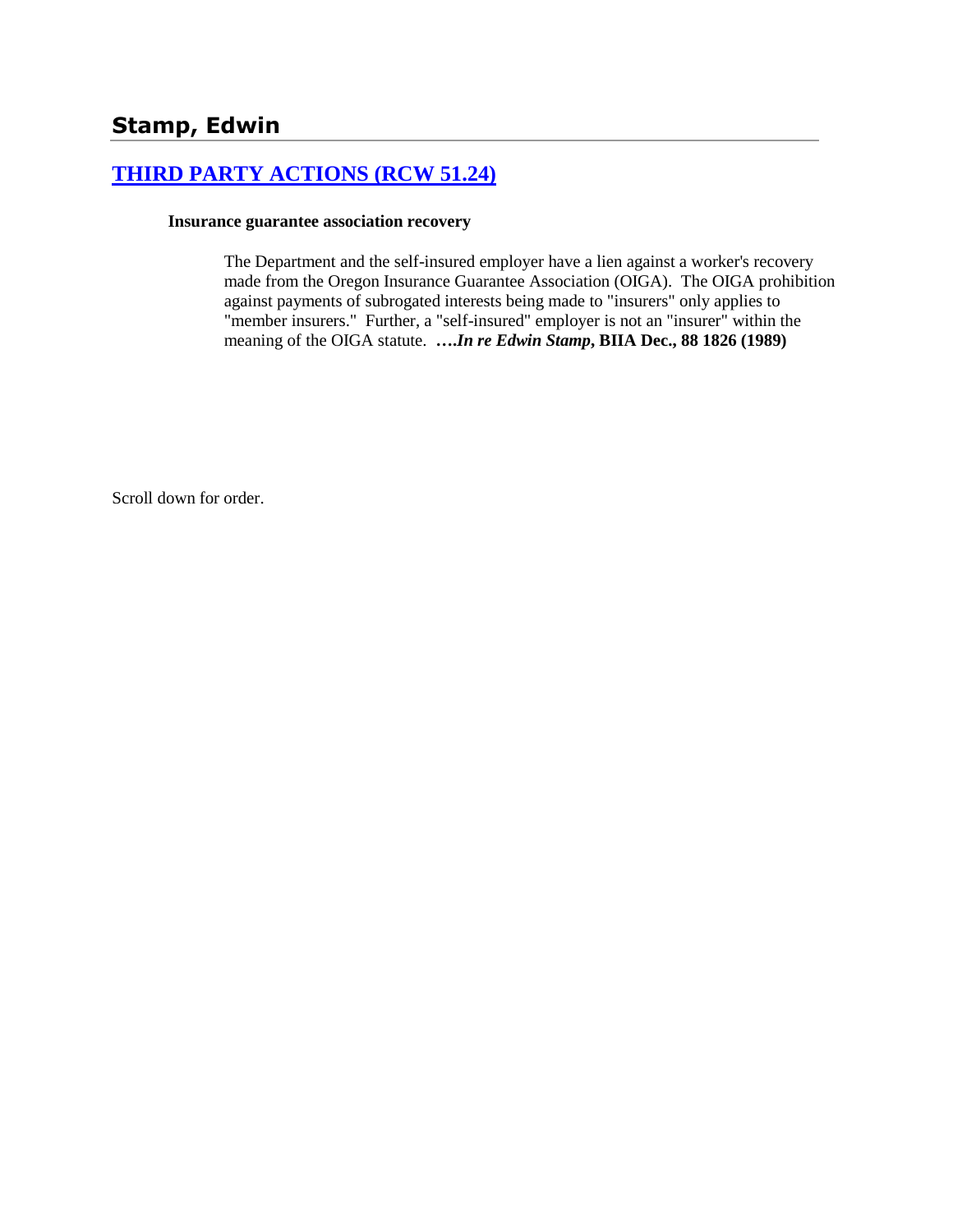#### **BEFORE THE BOARD OF INDUSTRIAL INSURANCE APPEALS STATE OF WASHINGTON**

**)**

**IN RE: EDWIN E. STAMP ) DOCKET NO. 88 1826**

**CLAIM NO. S-714608 ) DECISION AND ORDER**

APPEARANCES:

Claimant, Edwin E. Stamp, by Schroeter, Goldmark and Bender, per James D. Hailey

Employer, Summit Timber Company, by Hall and Keehn, per Gary D. Keehn and Linda Bauer, Paralegal

Department of Labor and Industries, by The Attorney General, per Barbara Gary and Pamela Morse, Assistants

This is an appeal filed by the claimant on May 2, 1988 from an order of the Department of Labor and Industries dated April 7, 1988 which made demand upon the claimant to reimburse the self-insured employer in the amount of \$61,370.14 and the Department of Labor and Industries in the amount of \$1,195.75 and further ordered that no benefits or compensation would be paid to or on behalf of the claimant until such time as the excess recovery totaling \$45,987.00 has been expended by the claimant for costs incurred as a result of the conditions covered under this claim. **AFFIRMED**.

## **DECISION**

Pursuant to RCW 51.52.104 and RCW 51.52.106, this matter is before the Board for review and decision on a timely Petition for Review filed by the claimant to a Proposed Decision and Order issued on June 8, 1989 in which the order of the Department dated April 7, 1988 was sustained.

The focus of the controversy in this matter is the third party recovery of the claimant, Edwin Stamp. Mr. Stamp was severely injured in the course of his employment with Summit Timber Company, a self- insured employer in the State of Washington, on February 24, 1984. Mr. Stamp was operating a machine known as "the little chipper". This machine was fed by a waste conveyor carrying excess lumber from the trim saws. One of Mr. Stamp's duties was to clear the periodic jams which would occur on the waste conveyor. Mr. Stamp had three middle fingers of his left hand ripped off and additional injuries to the thumb and fingers of his right hand when he was attempting to clear the conveyor, which he thought had been shut down.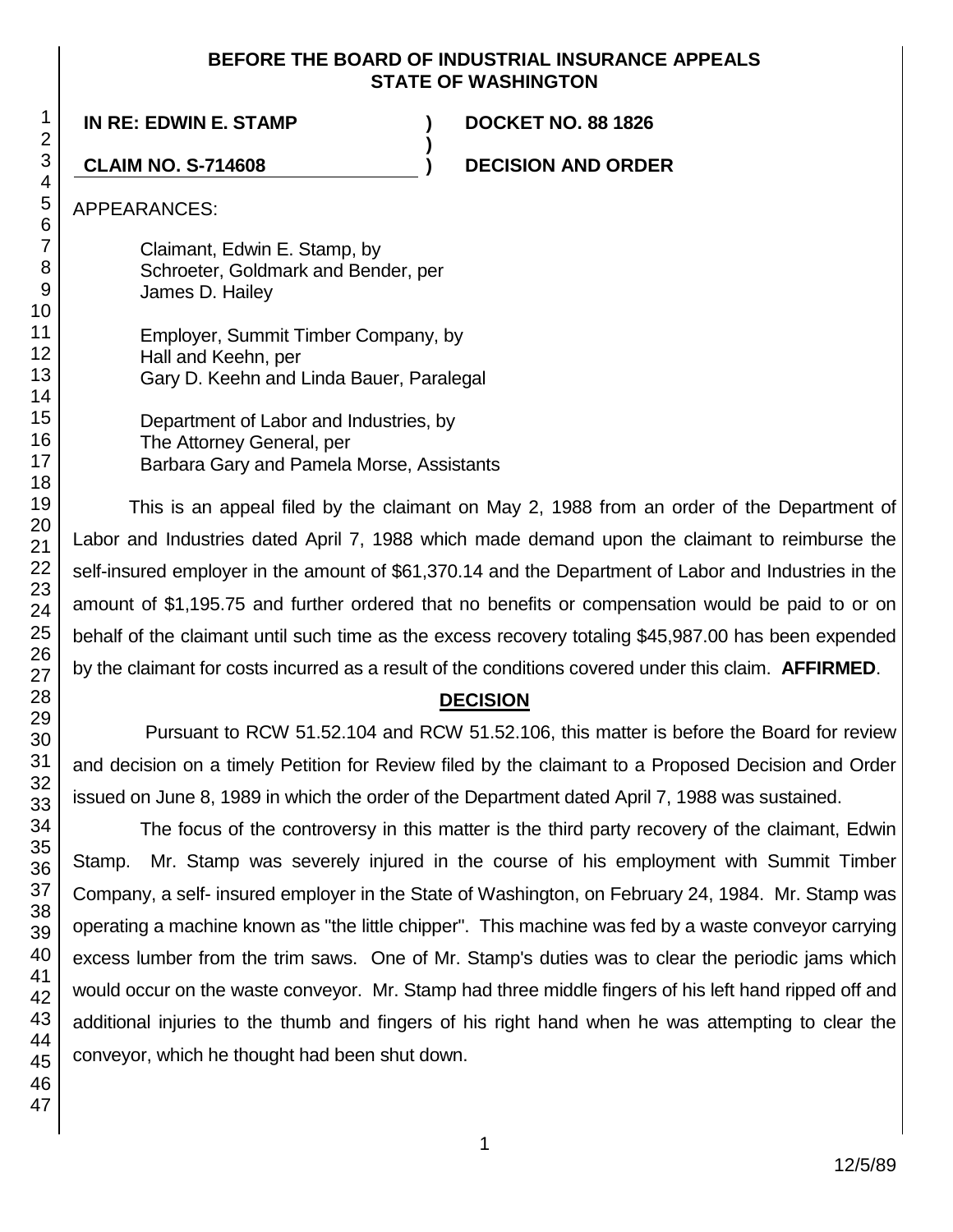Mr. Stamp brought an action in Federal District Court against Lumber Systems, Inc., the manufacturer of the machine which caused his injury. Lumber Systems, Inc. is an Oregon corporation licensed to do business in the State of Washington. Lumber Systems, Inc. had purchased primary liability insurance through Mission Insurance Company in an amount of \$500,000.00. Mission Insurance became insolvent and pursuant to the Oregon Revised Statutes, 734.510 et seq., the Oregon Insurance Guarantee Association (OIGA) stepped in to provide \$300,000.00 in coverage to Lumber Systems, Inc. for the potential liability to Mr. Stamp. The OIGA's limit of liability pursuant to statute is \$300,000.00. Lumber Systems, Inc. had also purchased excess insurance coverage.

Mr. Stamp settled his case against Lumber Systems, Inc. with payment of \$300,000.00 from the OIGA, \$25,000.00 from Lumber Systems, Inc.'s excess insurance carrier, and \$25,000.00 from Lumber Systems, Inc. Neither the Washington State Department of Labor and Industries (Department) nor the self-insured employer, Summit Timber, were parties to, or a part of, the settlement agreement.

The Department issued an order on April 7, 1988, subjecting the entire \$350,000.00 third party recovery to the distribution requirements of RCW 51.24.060, and made demand on the claimant to reimburse the self-insured employer in the sum of \$61,370.14 and to reimburse the Department in the amount of \$1,195.75.

The claimant contends that the \$300,000.00 paid by the OIGA and the \$25,000.00 paid by Lumber Systems, Inc. are not subject to the liens of the Department and self-insured employer, based on the application of Oregon law. The claimant concedes that the \$25,000.00 paid by the excess carrier is subject to the reimbursement liens of the self-insured employer and the Department.

While we agree with the result reached in the Proposed Decision and Order, which determined that the Department and the self-insured employer are entitled to reimbursement from the claimant's entire third party recovery, we are not in complete agreement with the analysis used by the Industrial Appeals Judge in reaching that determination.

The application of the OIGA provision prohibiting payment of the subrogated interest of insurers is at the center of this controversy.

The Industrial Appeals Judge relied upon Corvallis Aero Service Inc. v. Villalobos, 81 Or.App. 137, 724 P.2d 880, review denied 302 OR 461, 730 P.2d 1251 (1986) in reaching his determination. He concluded that the Oregon court's decision in Villalobos was based on a determination that the Oregon State Accident Insurance Fund (SAIF) is a "member insurer" of the OIGA.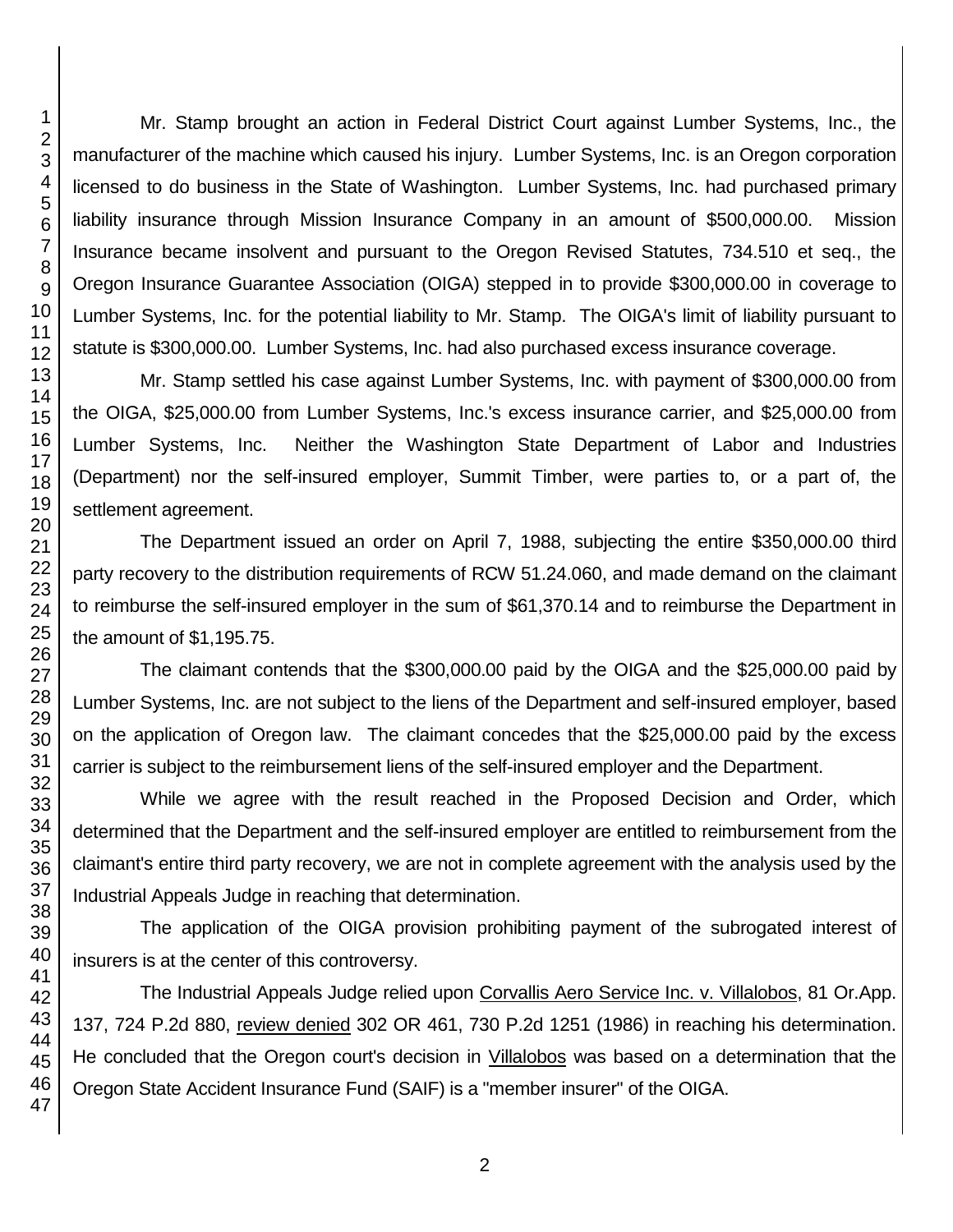The Industrial Appeals Judge then concluded that the provisions of the OIGA only prohibited the payment of the subrogated interest of "member insurers" from OIGA funds. Since the Department and the self- insured employer are not "member insurers" of the OIGA, he reasoned, the OIGA funds are subject to the subrogated interest of the Department and self-insured employer. We disagree with this analysis of the Oregon court's decision in Villalobos.

The court's decision in Villalobos is capable of two different interpretations. If we limit the court's decision to the particular facts of that case, then the decision merely resolves a conflict between Oregon statutes pertaining to Oregon workers' compensation benefits and the OIGA. However, since the court in Villalobos assumed that SAIF was not a member insurer of the OIGA, the decision may also arguably be read as prohibiting payment of subrogated interests of any insurer. Villalobos, at 140.

Villalobos dealt with a third party recovery by an injured worker. The OIGA paid \$35,000.00 on account of the insolvent insurer. SAIF argued that the prohibitions on recovery for subrogated interests did not apply to payments made by SAIF under Oregon's workers' compensation law. The court in Villalobos appears to have limited its decision to the specific question of resolving the conflict between two Oregon statutory schemes. The court framed the issues as follows:

> The issues in this appeal involve two statutory schemes: ORS 656.576 to 656.595, relating to third- party actions and allocation of third party recoveries between workers' compensation insurers and recipients; and ORS 734.510 to 734.710, relating to the payment of "covered claims" against insolvent insurers.

Villalobos, at 139.

Villalobos resolved this conflict between the Oregon statutes involving Oregon insurers by holding that SAIF was not entitled to satisfaction of its lien from the \$35,000.00 paid by the OIGA. Villalobos did not resolve the problem presented when an out-of-state workers' compensation insurer which is not a "member insurer" subject to the provisions of the OIGA seeks reimbursement for subrogated claims.

The question presented, then, is whether the provisions of the OIGA bar payment for the subrogated interests of any insurer or only member insurers.

The State of Oregon, like many jurisdictions, has adopted legislation in order to protect both insureds and injured parties from insolvent insurers. The scope of the OIGA and its authority is set out in ORS 734.510-734.710. The purpose of the OIGA is defined in ORS 734.520: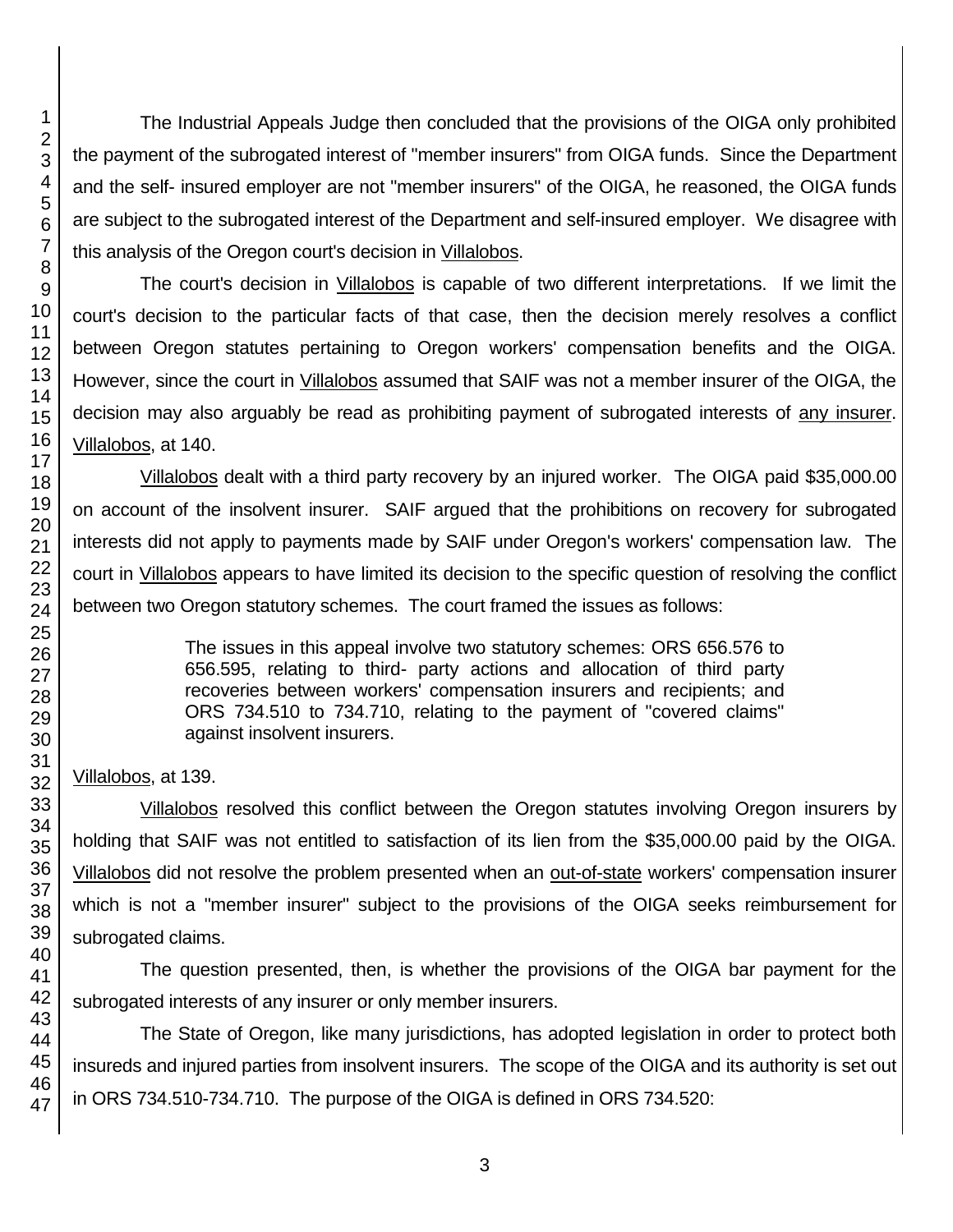The purpose of ORS 734.510 to 734.710 is to provide for the payment of covered claims under certain insurance policies to avoid excessive delay in payment and to avoid financial loss to claimants or policyholders because of the insolvency of an insurer, to assist in the detection and prevention of insurer insolvencies, to provide an association to assess the cost of such protection among insurers and to assist in the liquidation of insurers as provided in this chapter.

A "covered claim" is "an unpaid claim" "that arises out of and is within the coverage and limits of an insurance policy to which ORS 734.510 to 734.710 apply," but excludes "[a]ny amount due any reinsurer, insurer, insurance pool or underwriting association as subrogated recoveries or otherwise." ORS 734.510(4)(a) and (b)(B).

A "member insurer" is defined as "an insurer, including a reciprocal insurer, authorized to transact insurance in this state that writes any kind of insurance to which ORS 734.510 to 734.710 apply." ORS 734.510(7). "Member insurers" are assessed the amounts necessary to pay the expenses incurred in meeting the obligations under the Act. ORS 734.570(3).

ORS 734.695 also provides that:

The insured of an insolvent insurer shall not be personally liable for amounts due any reinsurer, insurer, insurance pool or underwriting association as subrogation recoveries or otherwise up to the applicable limits of the liability provided by the insurance policy issued by the insolvent insurer.

Claimant has not cited us to any decision interpreting the term "insurer" or "member insurer" as used in the OIGA statute with respect to out-of-state insurers. In deciding whether the exclusionary provisions of ORS 734.510(4)(b)(B) applied to SAIF, an in-state non- member insurance company, the Oregon Court of Appeals in *Villalobos* interpreted the language "due any ... insurer ... as subrogated recoveries or otherwise" as follows: "Our understanding of that language is that an amount which, for any reason, finds its way to an insurer rather than a claimant or an insured, is beyond the scope of what OIGA is authorized or required to pay." Villalobos, at 140. Unlike the court in Villalobos, other jurisdictions with a statutory framework similar to the OIGA statute have interpreted the term "insurer", as it is used in the exclusionary provision regarding subrogated claims, to mean "member insurer". See, e.g., Arnone v. Murphy, 153 N.J.Super. 584, 380 A.2d 734 (1977) (involving New Jersey workers' compensation lien).

At least with respect to out-of-state insurers, the court's decision in Arnone appears to be a more reasonable interpretation of the statutory provisions prohibiting the payment of subrogated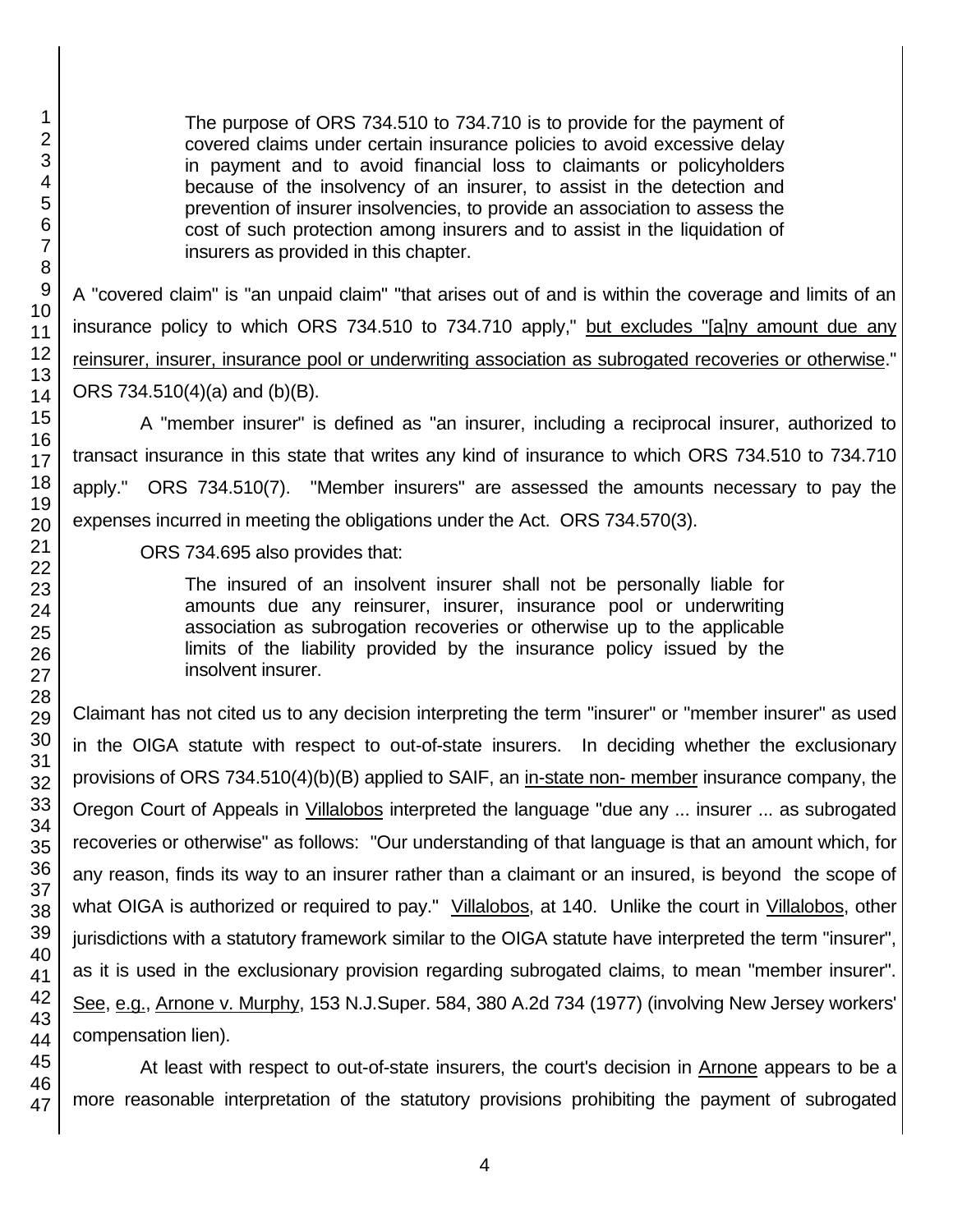interests of an insurer by limiting the prohibition to "member insurers" of the insurance guarantee association. We believe this interpretation should apply to the OIGA, since no Oregon case law which is directly on point with respect to out-of-state insurers has been cited to us. Thus, since the self-insured employer in this instance, Summit Timber, and the Department are not "member insurers" of the OIGA, they are not prohibited by the provisions of the OIGA statute from recovering their subrogated interests.

However, because the court in Villalobos assumed that SAIF was not a "member insurer" but nonetheless found that the provisions of the OIGA statute prohibited the payment of SAIF's subrogated interest, the Villalobos decision might be read to bar the recovery of the subrogated interests of any insurer. If the Villalobos decision were read to bar recovery of subrogated interests of any insurer, and if the provisions of the Oregon statutes are controlling, the Department and the selfinsured employer in this case (assuming that they are "insurers") would be prohibited from recovering any of the monies paid by the OIGA or Lumber Systems, Inc.

Under such an interpretation, the provisions of the OIGA statute would be in direct conflict with the provisions of our Industrial Insurance Act which provide for a third party action and recovery, and allow the Department and/or the self-insured employer a statutory subrogation interest in any such recovery. In that case we believe that the issues in this appeal can only be resolved by an analysis of the conflicting statutes in order to determine the appropriate choice of law in this matter.

The State of Washington, in exercising its inherent police and sovereign powers, has enacted a comprehensive Industrial Insurance Act and declared that:

> all phases of the premises are withdrawn from private controversy, and sure and certain relief for workers, injured in their work, and their families and dependents is hereby provided regardless of questions of fault and to the exclusion of every other remedy, proceeding or compensation, except as otherwise provided in this title; and to that end all civil actions and civil causes of action for such personal injuries and all jurisdiction of the courts of the state over such causes are hereby abolished, except as in this title provided.

## RCW 51.04.010.

The Industrial Insurance Act is the exclusive source of any cause of action, right, or remedy accruing to any injured worker in the State of Washington. The Washington Legislature has also created, within the Industrial Insurance Act, provisions for actions against third persons, not in the worker's same employ, who are liable for damages on account of the worker's injury. RCW 51.24.030.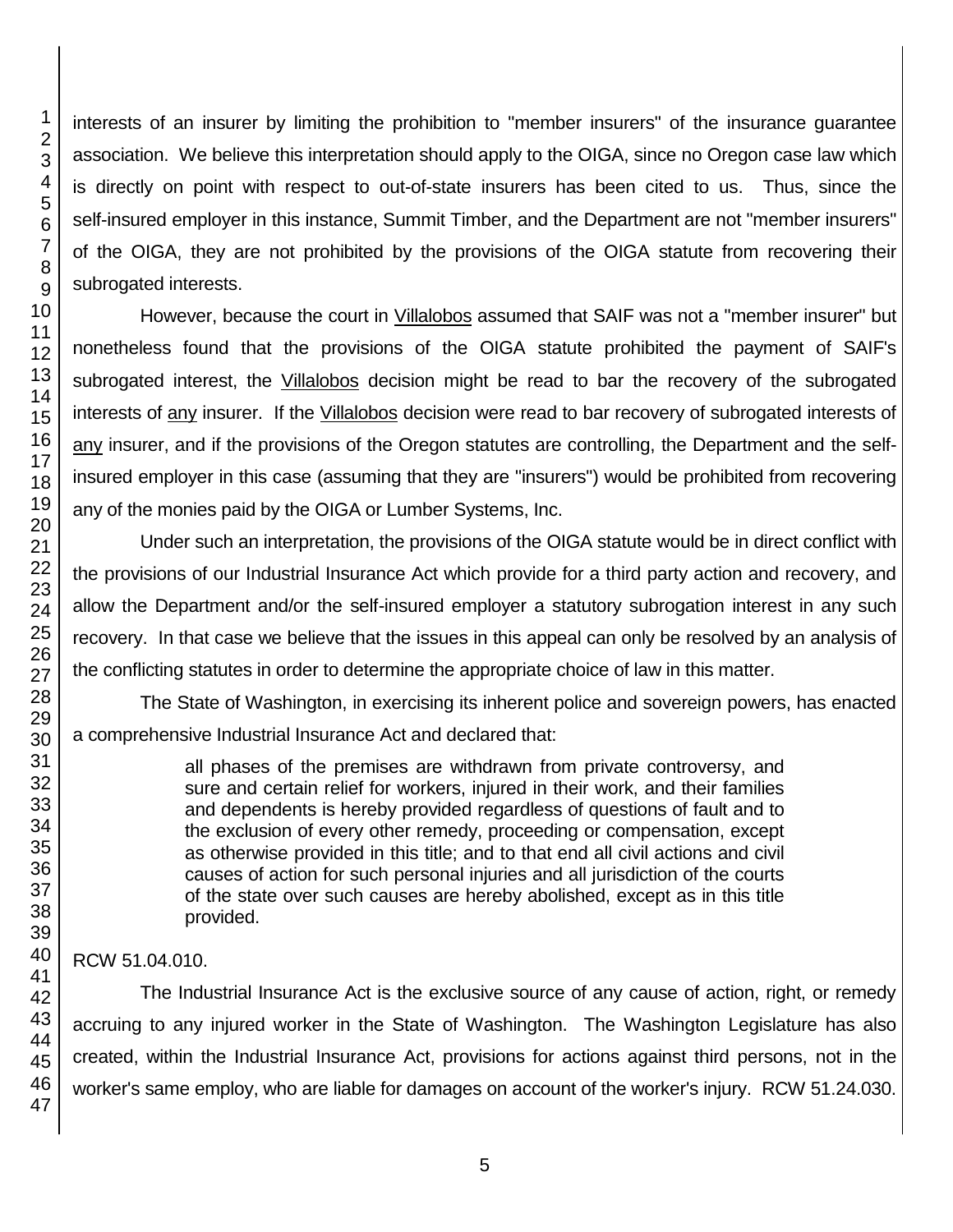The Washington statutes also provide that, if a third party recovery is collected, the Department and/or any self-insurer who has paid benefits due under the Industrial Insurance Act, shall be entitled to reimbursement from the third party recovery. RCW 51.24.060.

In a situation such as this, where a third party action authorized by the laws of the State of Washington, results in a recovery subject to the provisions of the Oregon Insurance Guarantee Association statute, a clear conflict exists. The Washington statutes mandate payment of the Department's and self-insured employer's lien against the recovery as reimbursement for the benefits they have paid. The Oregon statutes prohibit any such payment. It is therefore necessary to determine the appropriate choice of law in order to resolve this conflict.

The Washington State Supreme Court has adopted the "most significant relationship" rule regarding choice-of-law problems in tort cases. Johnson v. Spider Staging Corp., 87 Wn.2d 577, 555 P.2d 997 (1976). In Johnson the court looked to the Restatement (Second) of Conflicts of Law § 145 (1971), for the general principles which apply to a tort choice-of-law problem:

- (1) The rights and liabilities of the parties with respect to an issue in tort are determined by the local law of the state which, with respect to that issue, has the most significant relationship to the occurrence and the parties under the principles stated in § 6.
- (2) Contacts to be taken into account in applying the principles of § 6 to determine the law applicable to an issue include:

(a) the place where the injury occurred,

(b) the place where the conduct causing the injury occurred,

(c) the domicil, residence, nationality, place of incorporation and place of business of the parties, and

(d) the place where the relationship, if any, between the parties is centered.

These contacts are to be evaluated according to their relative importance with respect to the particular issue.

Johnson, at 580-581.

The court in Johnson, relying upon its decision in Potlatch No. 1 Fed. Credit Union v. Kennedy, 76 Wn.2d 806, 459 P.2d 32 (1969), applied an "interest analysis" in evaluating each state's "significant contacts". This interest analysis focuses on the public policies and purposes sought to be achieved by each state. Initially we must identify each state's contacts with this matter.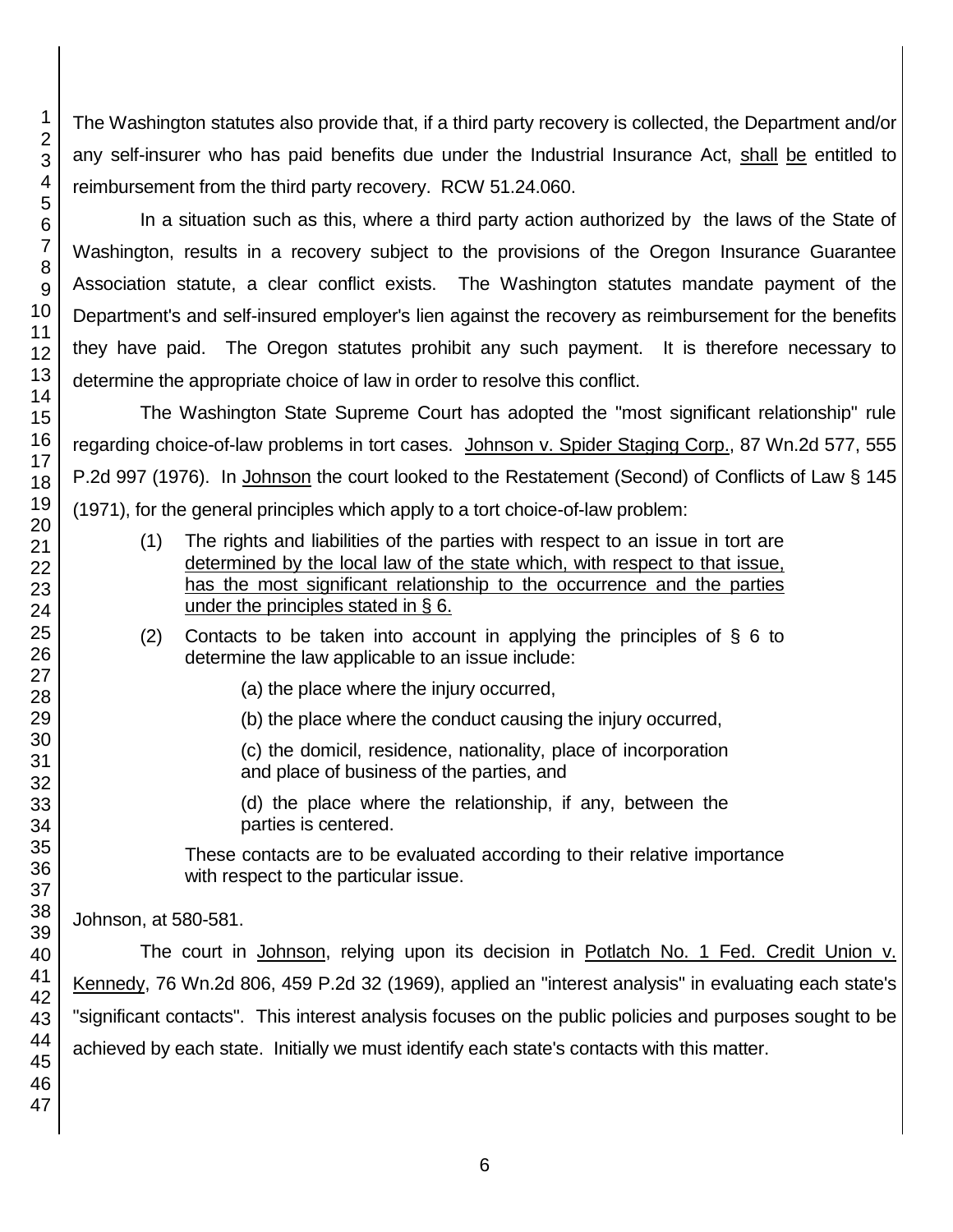Washington's contacts with this matter are: (1) the injured worker resides in the State of Washington; (2) the injury occurred within the State of Washington at a place of employment; (3) the third party defendant transacted business in the State of Washington.

Oregon's contacts with this matter are: (1) the third party defendant is an Oregon corporation; and (2) the Oregon Insurance Guarantee Association provides funds which are subject to the demand for reimbursement.

Our analysis of the provisions of the OIGA statute leads us to conclude that its purpose is to protect insureds and persons making claims, as well as to allocate the loss between "member insurers". The "member insurers" are the parties who bear the burden of the insolvent member insurance company. Thus, as we view it, the prohibition on payment of subrogated interests of insurers from the OIGA funds or from the insured, is logical as it pertains to the other members of the OIGA. It appears to us that such a provision merely serves as a means of allocating the costs of the association's obligations among member insurers, simplifies the administration of claims against insolvent carriers, and allows the OIGA to provide a lower limit of liability coverage. However, we fail to see how the policy underlying the OIGA is adversely affected by allowing the payment of the subrogated interests of the Washington State Department of Labor and Industries and a Washington State self-insurer, since neither are members of the OIGA.

Since we view the Oregon provision prohibiting payment of subrogated interests as a method of allocating the cost of that fund among the member insurers, we fail to see how Oregon has a policy interest in denying reimbursement to out-of-state, non-member insurers, since in doing so the purpose of the OIGA will not be affected. The cost of the OIGA fund is to be distributed between "member insurers" who must belong to the association as a condition of doing business in Oregon. To distribute the cost of such a fund to non-member insurers is not a legitimate purpose of the Oregon statute.

The State of Washington's interest in allowing third party recoveries and requiring reimbursement to the Department and/or the self-insured employer for benefits paid, is a legitimate effort to afford the greatest possible recovery for injured workers and at the same time limit the cost of the industrial insurance system by requiring the responsible third party to bear the loss.

Oregon has no interest in applying its limitation on payment of subrogated interests to insurers who are neither members of the OIGA nor Oregon insurers. Washington has a legitimate interest in the application of its law which allows additional recovery to the injured worker and also provides a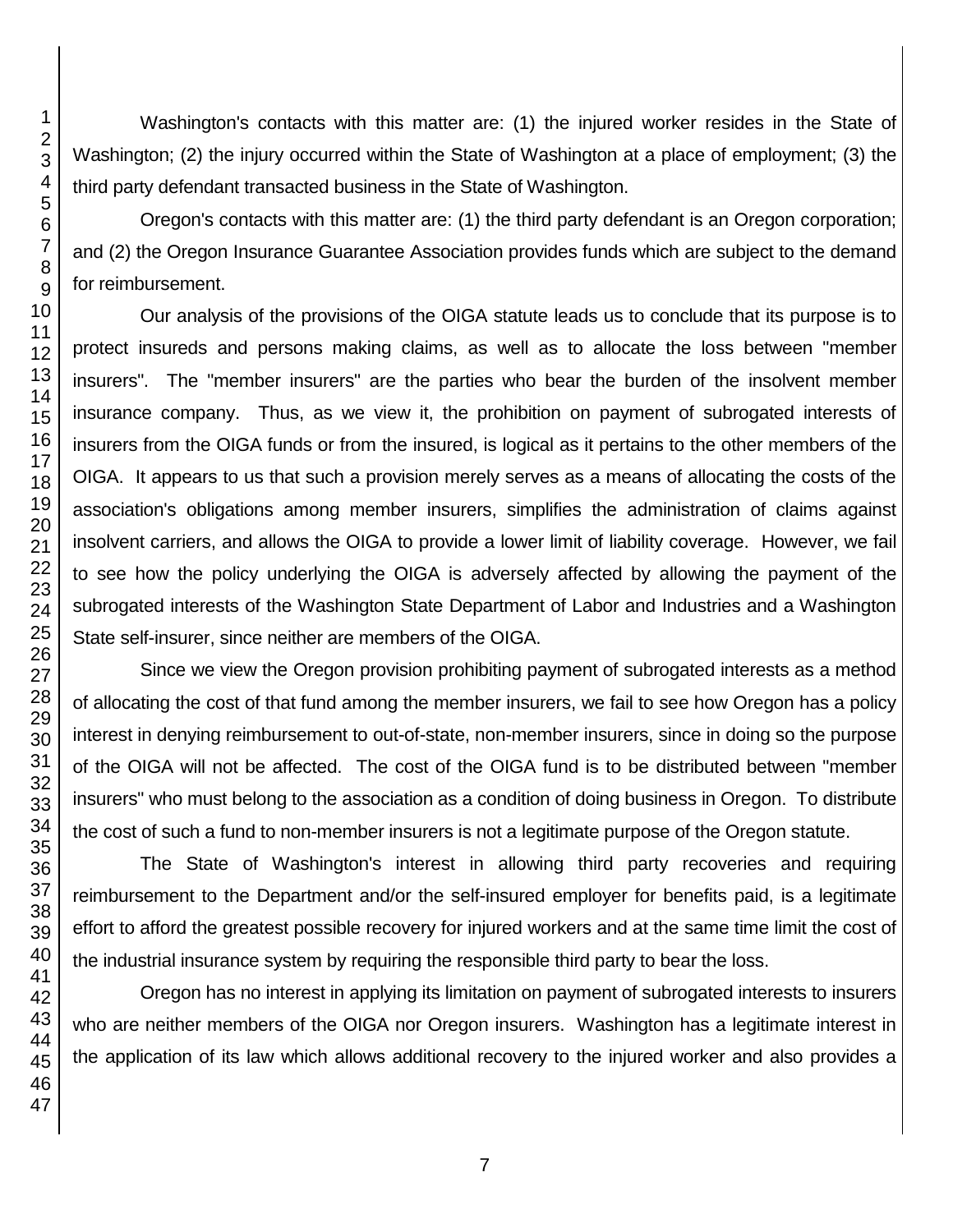proper allocation of the loss to the responsible party. We therefore find Washington law to be the appropriate choice of law to apply to the facts of this case.

We also note that we are not convinced the "self-insured" employer in this instance is, in any case, an "insurer" within the meaning of the OIGA statute. For that reason as well, the self-insured employer is not subject to the exclusionary provisions of that statute.

The Department of Labor and Industries and Summit Timber Company, the self-insured employer, are entitled to reimbursement from the claimant for benefits paid and to an offset against future benefits payable pursuant to RCW 51.24.060, and the order of the Department issued on April 7, 1988 is therefore affirmed.

## **FINDINGS OF FACT**

- 1. On February 24, 1984 while in the course of his employment for the Summit Timber Company, a self- insured employer, the claimant herein, Edwin E. Stamp, sustained a severe injury to his hands. On March 12, 1984, a report of accident was filed with the Department of Labor and Industries. On April 2, 1984 the Department issued an order allowing the claim. On April 7, 1988 the Department issued an order requiring distribution of settlement proceeds of a third party action taken by the claimant. In this order the Department required reimbursement to the self-insured employer of \$61,370.14 and to the Department in the amount of \$1,195.75. The order furthermore set forth that no benefits or compensation will be paid to or on behalf of the claimant until such time as the excess recovery totaling \$45,987.00 has been expended by the claimant for costs incurred as a result of the conditions covered by this claim. On May 2, 1988, the claimant filed a notice of appeal with the Board of Industrial Insurance Appeals. On May 10, 1988, this Board issued an order granting the appeal, assigning it Docket No. 88 1826 and ordering that hearings be held on the issues raised by the notice of appeal.
- 2. The claimant brought an action in Federal District Court on October 30, 1985 against Lumber Systems Inc., an Oregon corporation registered to do business as a contractor in Washington State, for injuries he sustained in the course of his employment for Summit Timber on February 24, 1984.
- 3. Lumber Systems, Inc.'s primary insurance carrier, Mission Insurance, a California corporation, became insolvent on February 24, 1987, after Mr. Stamp's action was filed. Mission Insurance was a California corporation certified to transact insurance in both Oregon and Washington State in addition to other states. Lumber Systems, Inc. had \$500,000.00 in primary coverage through Mission Insurance.
- 4. Lumber Systems Inc. also had an excess carrier which insured it for losses in excess of \$500,000.00.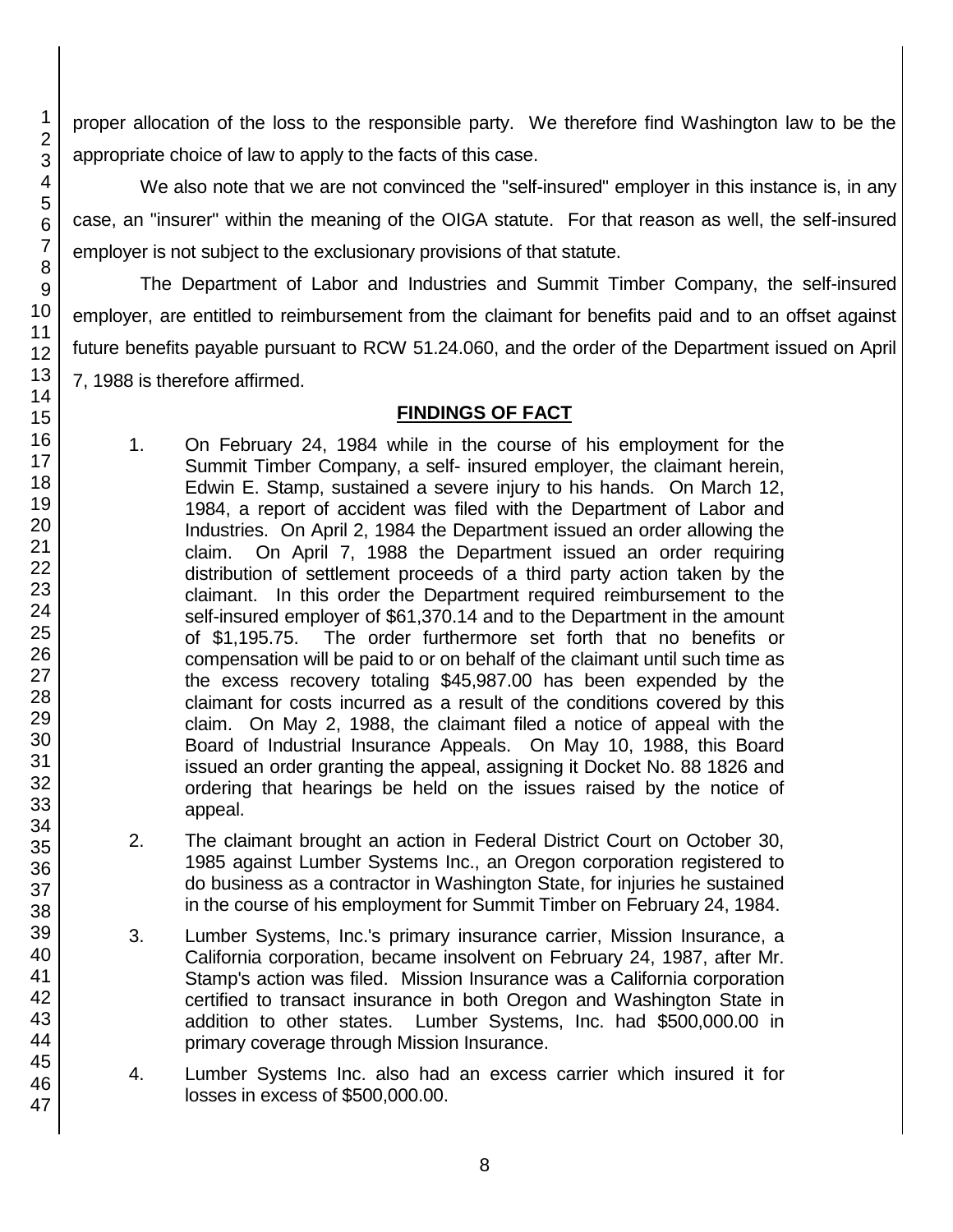- 5. Summit Timber was aware that a law suit had been filed and that periodic negotiations were occurring between Mr. Stamp, Lumber Systems, Inc. and the insurance carriers. The Department of Labor and Industries was not informed of the settlement conferences nor was it a party to the negotiations.
- 6. Lumber Systems, Inc. settled Mr. Stamp's claim for \$350,000.00. The Oregon Insurance Guarantee Association paid \$300,000.00 of this settlement, the maximum of its liability. Lumber Systems, Inc. paid \$25,000.00. Lumber Systems, Inc.'s excess carrier paid \$25,000.00.
- 7. The Washington State Department of Labor and Industries and the self-insured employer in this matter, Summit Timber, Inc., are not "member insurers" of the Oregon Insurance Guarantee Association.
- 8. Mr. Stamp resides in the State of Washington, the injury occurred within the State of Washington at a place of employment, and the third party defendant transacted business in the State of Washington. The State of Oregon's contacts with this matter are that the third party defendant is an Oregon corporation and the Oregon Insurance Guarantee Association provides funds which are subject to the demand for reimbursement.

#### **CONCLUSIONS OF LAW**

- 1. The Board of Industrial Insurance Appeals has jurisdiction over the parties and the subject matter to this appeal.
- 2. Summit Timber is not an insurer within the meaning of the OIGA statute. The Oregon Insurance Guarantee Association Act's prohibition on payment of the subrogated interests of insurers is in conflict with the provisions of the Washington State Industrial Insurance Act allowing for third party actions and requiring distribution of the third party recoveries. The State of Washington has the most significant contacts and significant relationship with this matter. The Oregon contacts are not as significant as the Washington contacts.
- 3. The Washington State Industrial Insurance Act provisions regarding third party recoveries and distributions is the appropriate law to be applied in this matter.
- 4. Sums paid by OIGA in the amount of \$300,000.00, Lumber Systems, Inc. in the amount of \$25,000.00, and Lumber Systems, Inc.'s excess carrier in the sum of \$25,000.00 in settlement of the claimant's third party action, are subject to the lien and offset provisions of RCW 51.24.060.
- 5. The order of the Department of Labor and Industries issued on April 7, 1988, which made demand upon the claimant to reimburse the self-insured employer in the amount of \$61,370.14 and the Department of Labor and Industries in the amount of \$1,195.75 and further ordered that no benefits or compensation would be paid to or on behalf of the claimant until such time as the excess recovery totaling \$45,987.00 has been